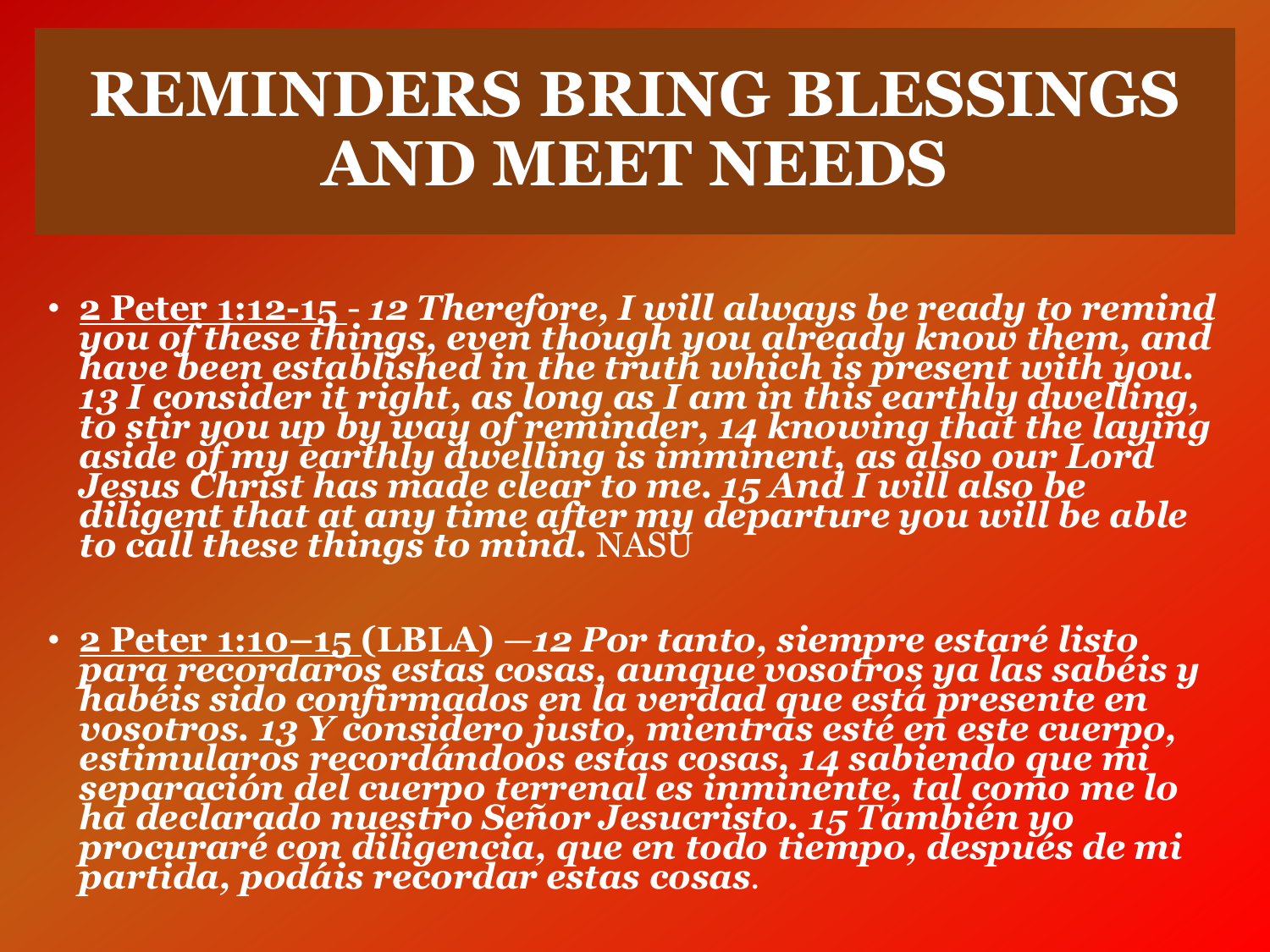It's good to be reminded that we are commissioned to throw parties for the undeserving and undesirable.

• **Luke 14:13–14 (NASB95)** — 13 "But when you give a reception, invite the poor, the crippled, the lame, the blind, 14 and you will be blessed, since they do not have the means to repay you; for you will be repaid at the resurrection of the righteous."

• **Luke 14:13–14 (LBLA)** — 13 Antes bien, cuando ofrezcas un banquete, llama a pobres, mancos, cojos, ciegos, 14 y serás bienaventurado, ya que ellos nó tienen para recompensarte; pues tú serás recompensado en la resurrección de los justos.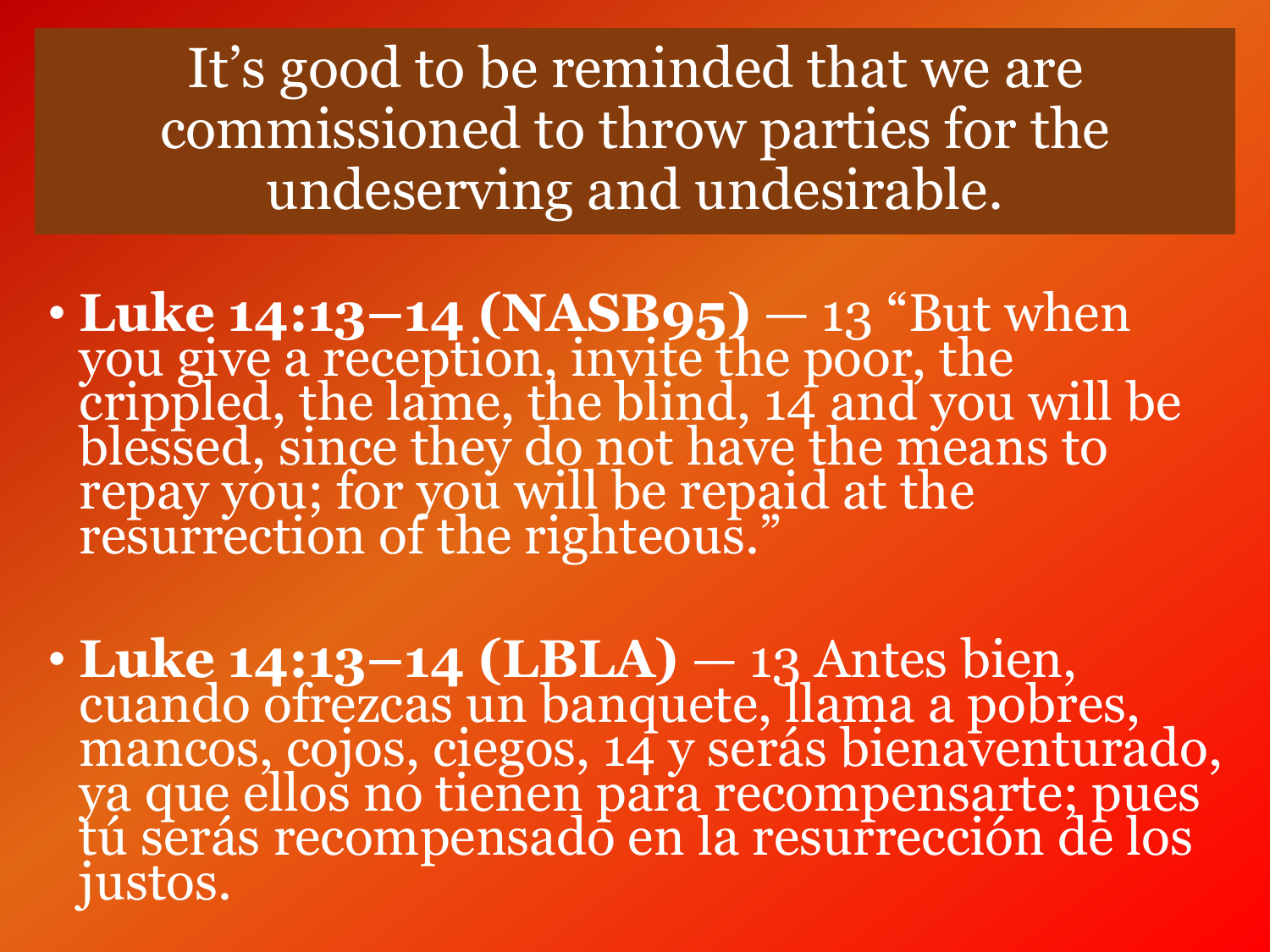• H. Leo Boles wrote: "It is far better to give to relieve the distressed than to set a feast to those who do not need it. A man is not in the true sense hospitable who entertains only those who can entertain him. Such hospitality is not wrong, but it does not lay up treasure in heaven."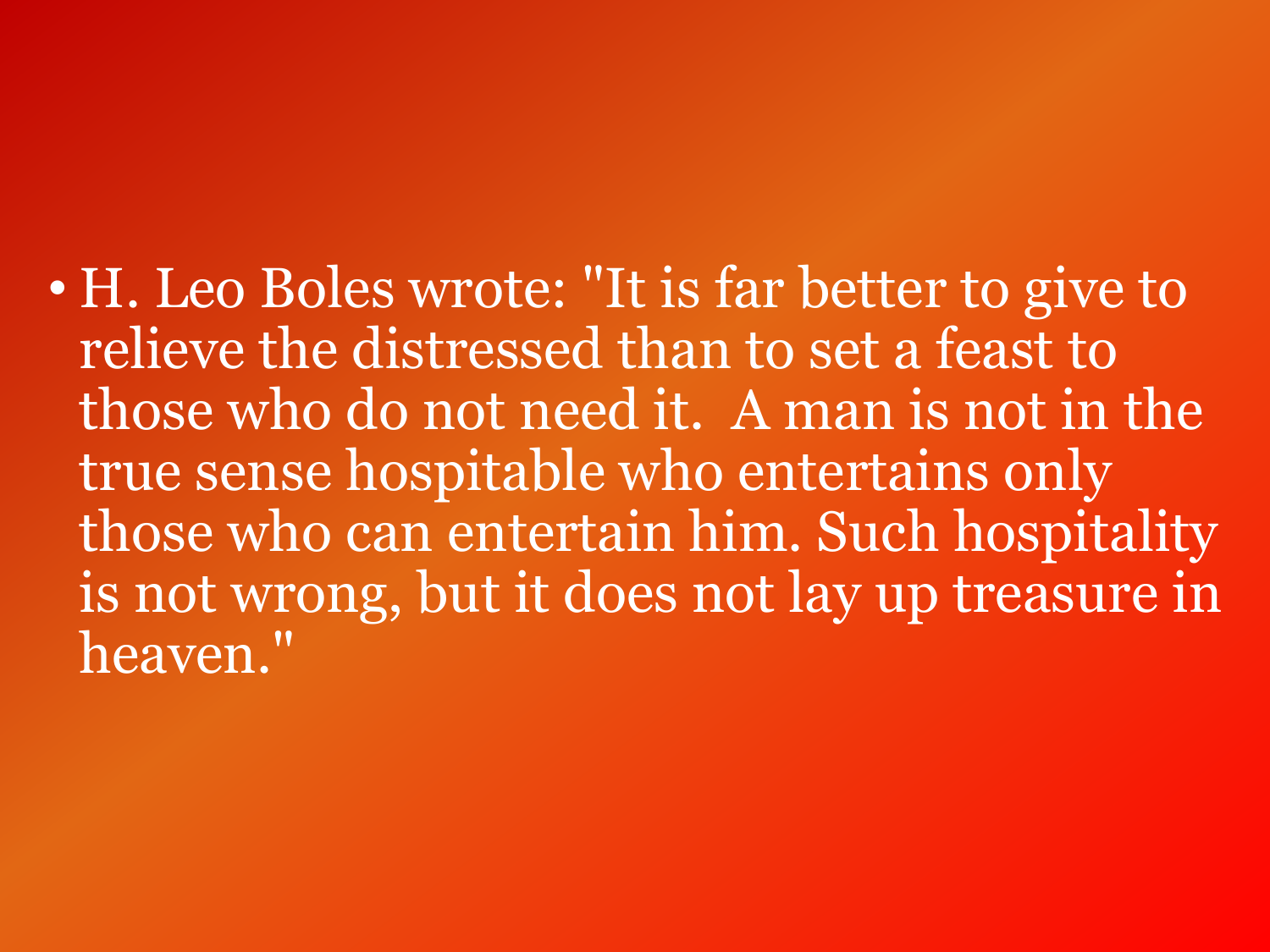**Jesus is correcting some of the views and practices of the Pharisees of his day**

• **Luke 14:5 (NLT)** — *5 Then he turned to them and said, "Which of you doesn't work on the Sabbath? If your son or your cow falls into a pit, don't you rush to get him out?"*

• **Luke 14:5 (LBLA)** — *5 Y a ellos les dijo: ¿A quién de vosotros se le cae un hijo o un buey en un hoyo un día de reposo, y no lo saca inmediatamente?*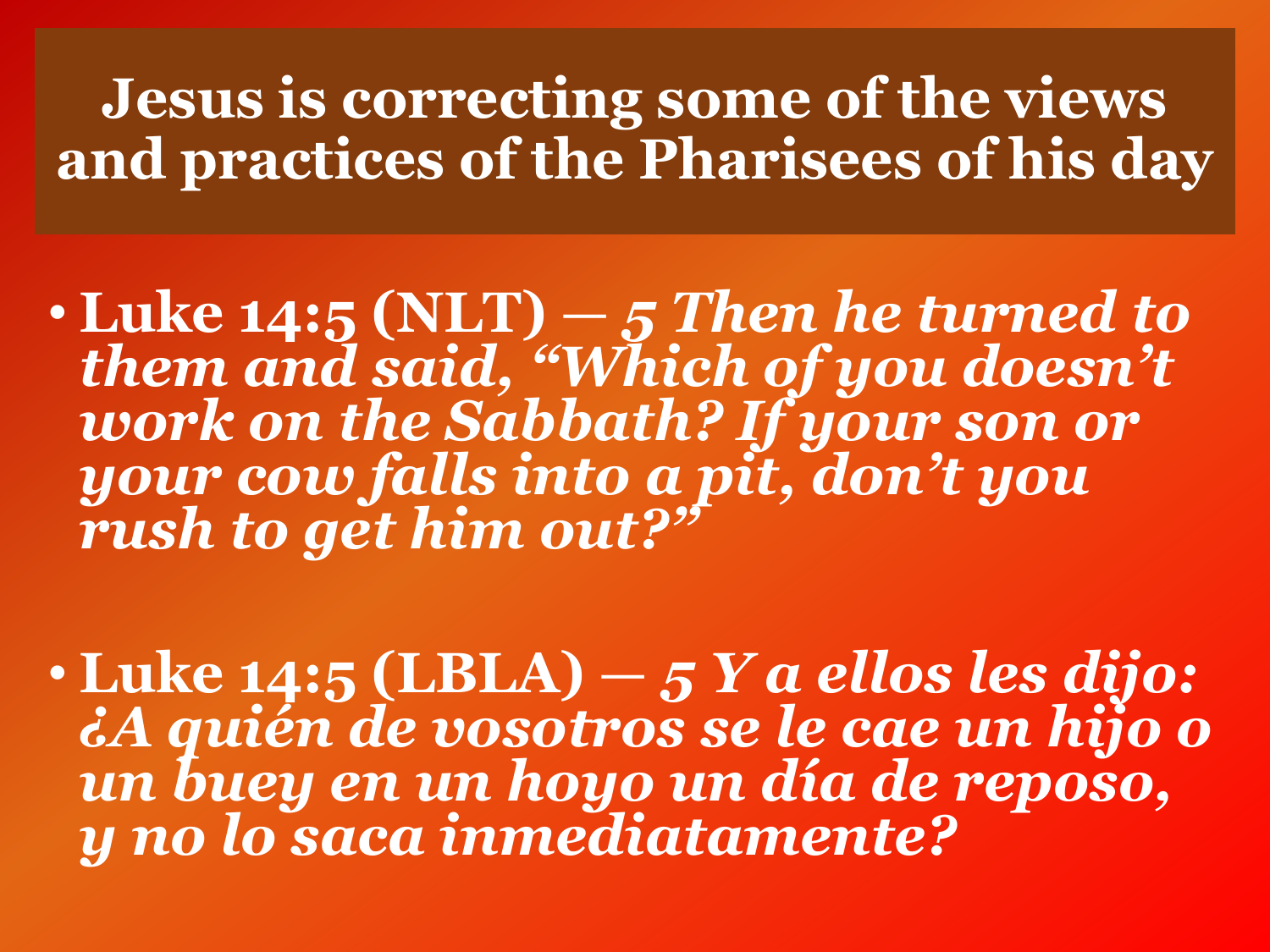# In **Luke 14:7**, it was pride and conceit elevated above humility;

- **Luke 14:7–11 (NASB95)** 7 And He began speaking a parable to the invited guests when He noticed how they had been picking out the places of honor at the table, saying to them, 8 "When you are invited by someone to a wedding feast, do not take the place of honor, for someone more distinguished than you may have been invited by him, 9 and he who invited you both will come and say to you, 'Give your place to this man,' and then in disgrace you proceed to occupy the last place. 10 "But when you are invited, go and recline at the last place, so that when the one who has invited you comes, he may say to you, 'Friend, move up higher'; then you will have honor in the sight of all who are at the table with you.  $11^{\circ}$  For everyone who exalts himself will be humbled, and he who humbles himself will be exalted."
- **Luke 14:7–11 (LBLA)**  7 Y comenzó a referir una parábola a los invitados, cuando advirtió cómo escogían los lugares de honor a la mesa, diciéndoles: 8 Cuando seas invitado por alguno a un banquete de bodas, no tomes el lugar de honor, no sea que él haya invitado a otro más distinguido que tú, 9 y viniendo el que te invitó a ti y a él, te diga: «Dale el lugar a este»; y entonces, avergonzado, tęngas que irte al último lugar. 10 Sino que cuando séas invitado, ve y siéntate en el último lugar, para que cuando llegue el que te invitó, te diga: «Amigo, ven más adelante»; <u>e</u>ntonces serás honrado delante de todos los que se sientañ a la mesa contigo. 11 Porque todo el que se ensalce, será humillado; y el que se humille será ensalzado.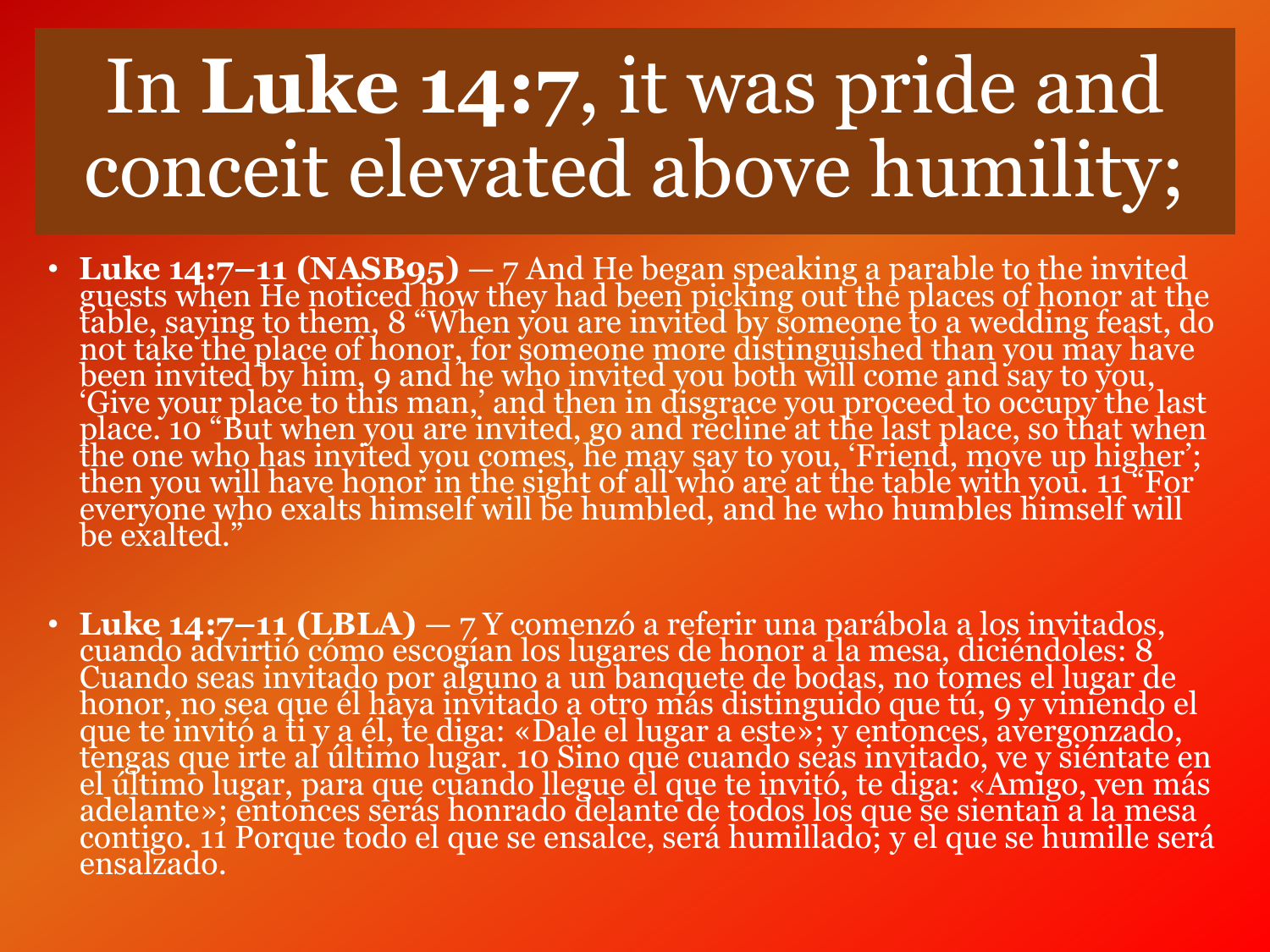**In these verses it was selfishness elevated above genuine hospitality.** 

- **Proverbs 19:17 (NLT)** 17 If you help the poor, you are lending to the LORD— and he will repay you!
- **Proverbs 19:17 (LBLA)** 17 El que se apiada del pobre presta al SEÑOR, y Él lo recompensará por su buena obra.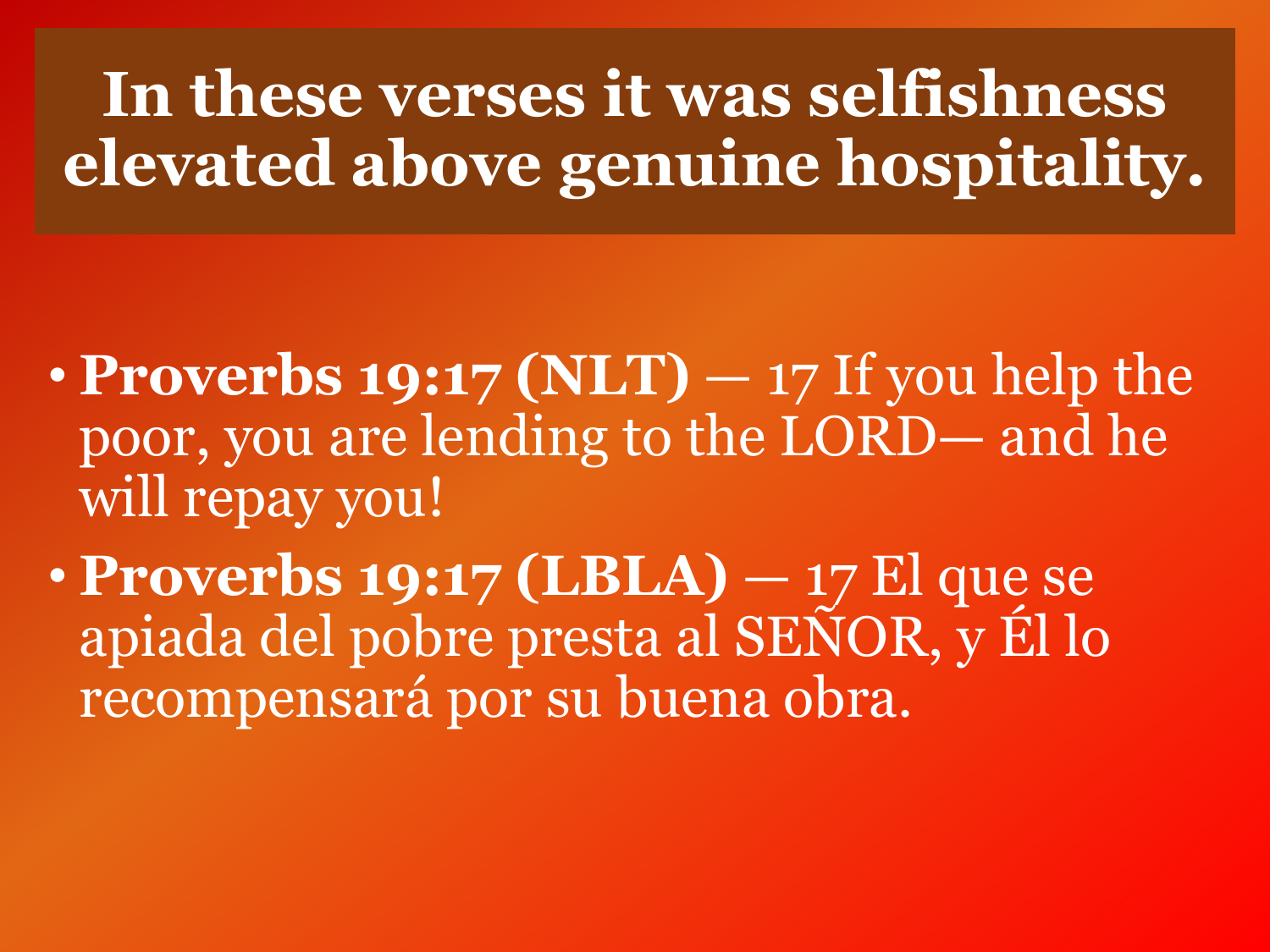# **FREE MARKET**

# **JUNE 11TH**

**9:00 AM**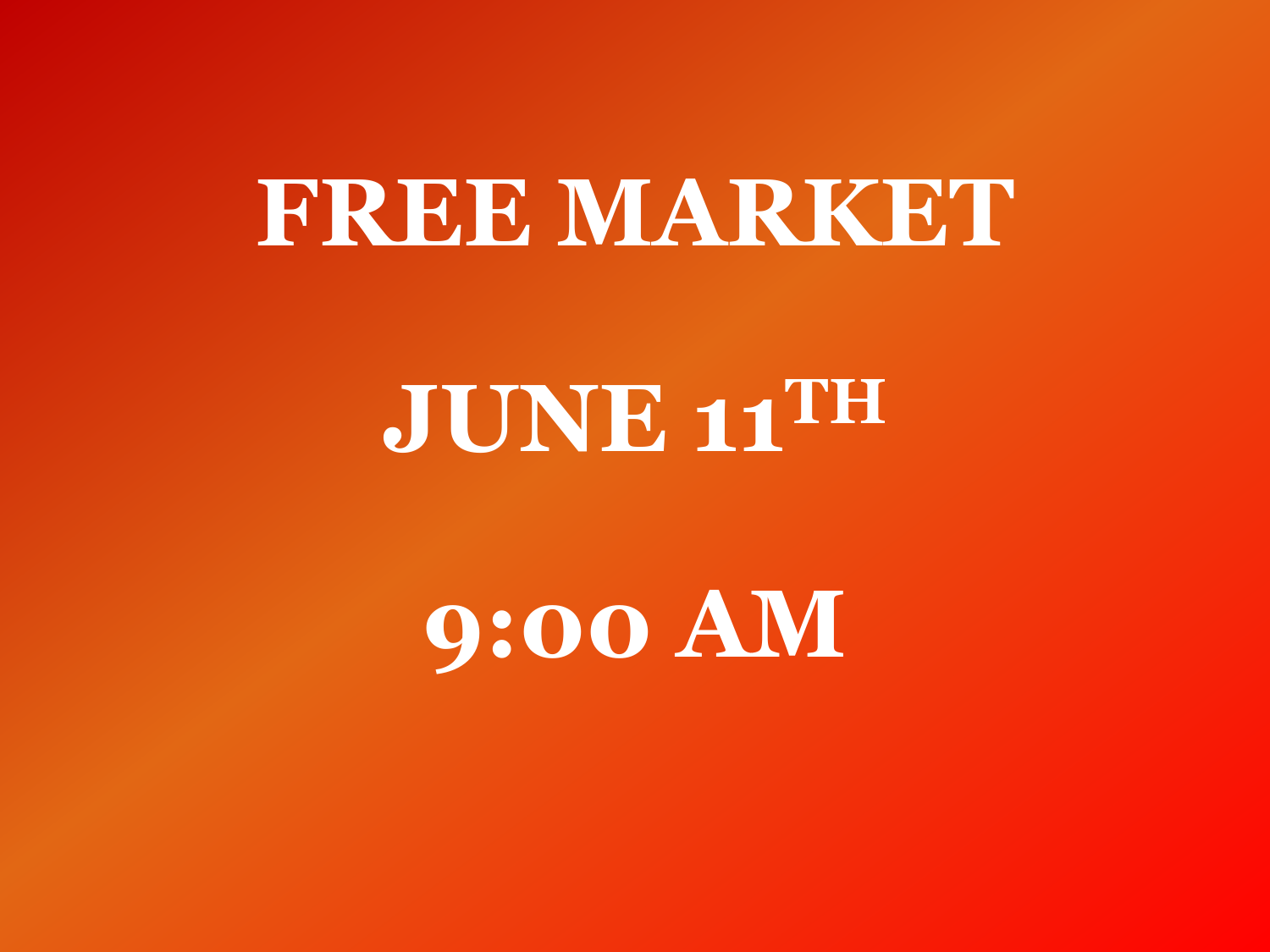## **We need to be reminded that when Jesus is Lord of our lives, change is the norm.**

- Luke 5:36-39 (NASB95) 36 And He was also telling them a parable: "No one tears a piece of cloth from a new garment and puts it on an old garment; otherwise he will both tear the new, and the piece from the new will not match the old. 37 "And no one puts  $\,$ new wine into old wineskins; otherwise the new wine will burst the skins and it will be spilled out, and the skins will be ruined.  $38^\circ$ "But new wine must be put into fresh wineskins. 39 "And no one, after drinking old wine wishes for new; for he says, 'The old is good enough.
- **Luke 5:36–39 (LBLA)**  36 También les dijo una parábola: Nadie corta un pedazo de un vestido nuevo y lo pone en un vestido viejo; porque entonces romperá el nuevo, y el pedazo del nuevo no armonizará con el viejo. 37 Y nadie echa vino nuevo en odres viejos, porque entonces el vino nuevo romperá los odres y se derramará, y los odres se perderán, 38 sino que el vino nuevo debe echarse en ódres nuevos. 39 Y nadie, después de beber vino añejo, desea vino nuevo, porque dice: «El añejo es mejor».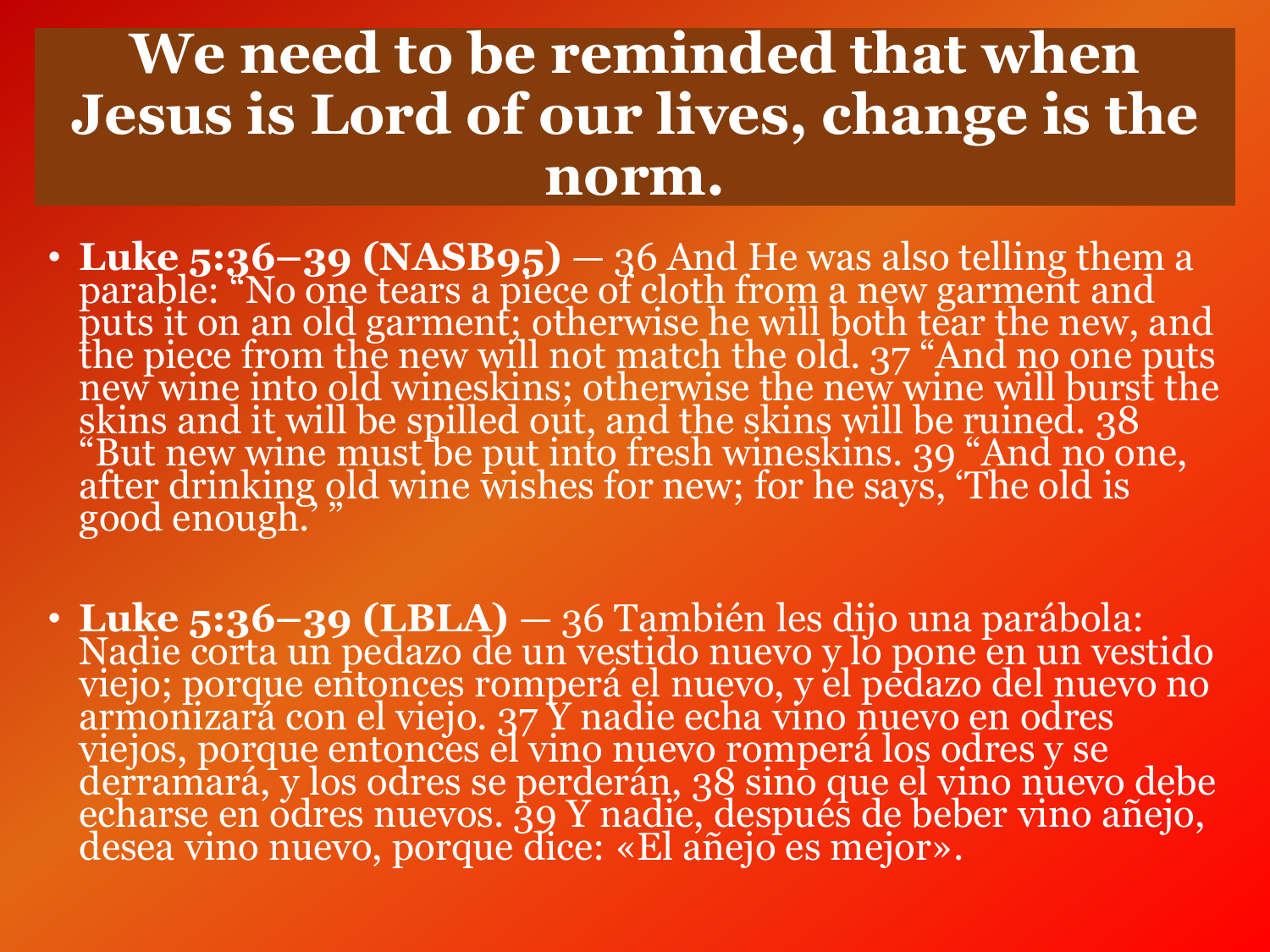### **Jesus uses new wineskins to represent His disciples: strong, flexible, dependable, growing, such are made for change.**

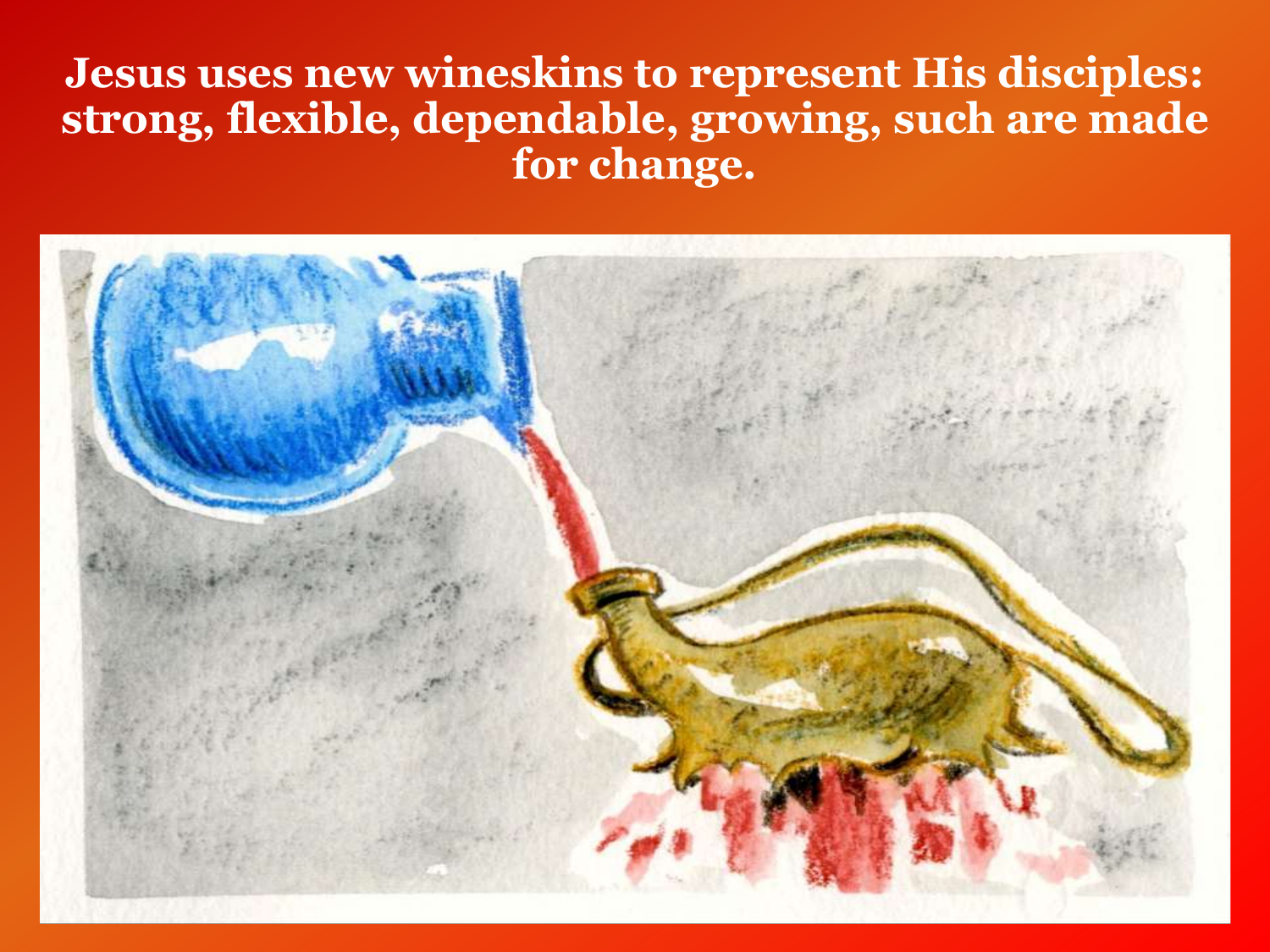

The whole church watched with nervous anticipation as the visitors sat where the Martins have sat for 42 years.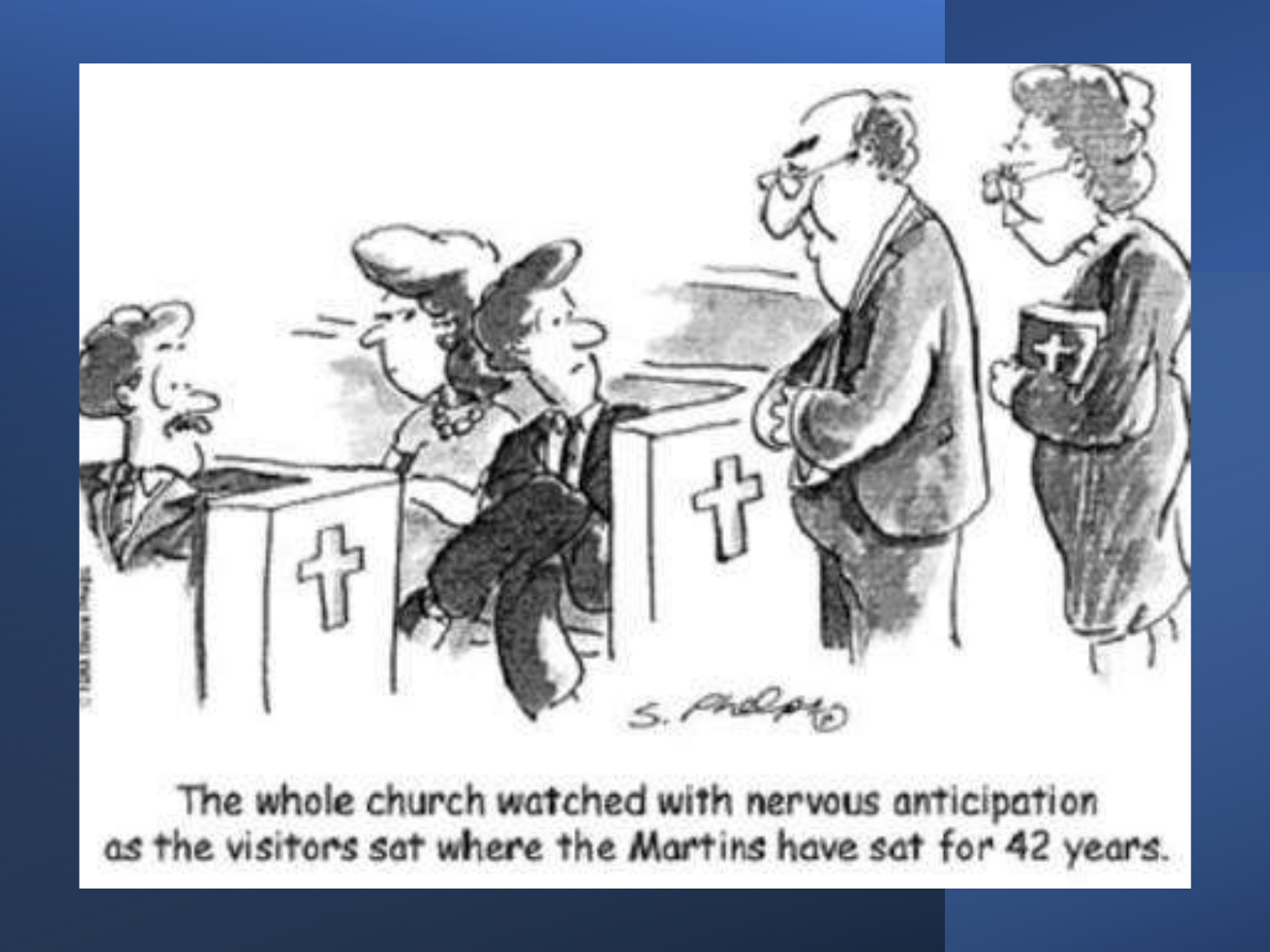- **1 Corinthians 9:19–23 (NASB95PARA)**  19 For though I am free from all men, I have made myself a slave to all, so that I may win more. 20 To the Jews I became as a Jew, so that I might win Jews; to those who are under the Law, as under the Law though not being myself under the Law, so that I might win those who are under the Law; 21 to those who are without law, as without law, though not being without the law of God but under the law of Christ, so that I might win those who are without law. 22 To the weak I became weak, that I might win the weak; I have become all things to all men, so that I may by all means save some.
- **1 Corinthians 9:19–22 (LBLA)**  19 Porque aunque soy libre de todos, de todos me he hecho esclavo para ganar a mayor número. 20 A los judíos me hice como judío, para ganar a los judíos; a los que están bajo la ley, como bajo la ley (aunque yo noestoy bajo la ley) para ganar a los que están bajo la ley; 21 a los que  $\,$ están sin ley, como sin ley (aunque no estoy sin la ley de Dios, sino bajo la ley dé Cristo) pará ganar a los que están sin ley. 22 A lós débiles me hice débil, para ganar a los débiles; a todos me he hecho todo, para que por todos los medios salve a algunos.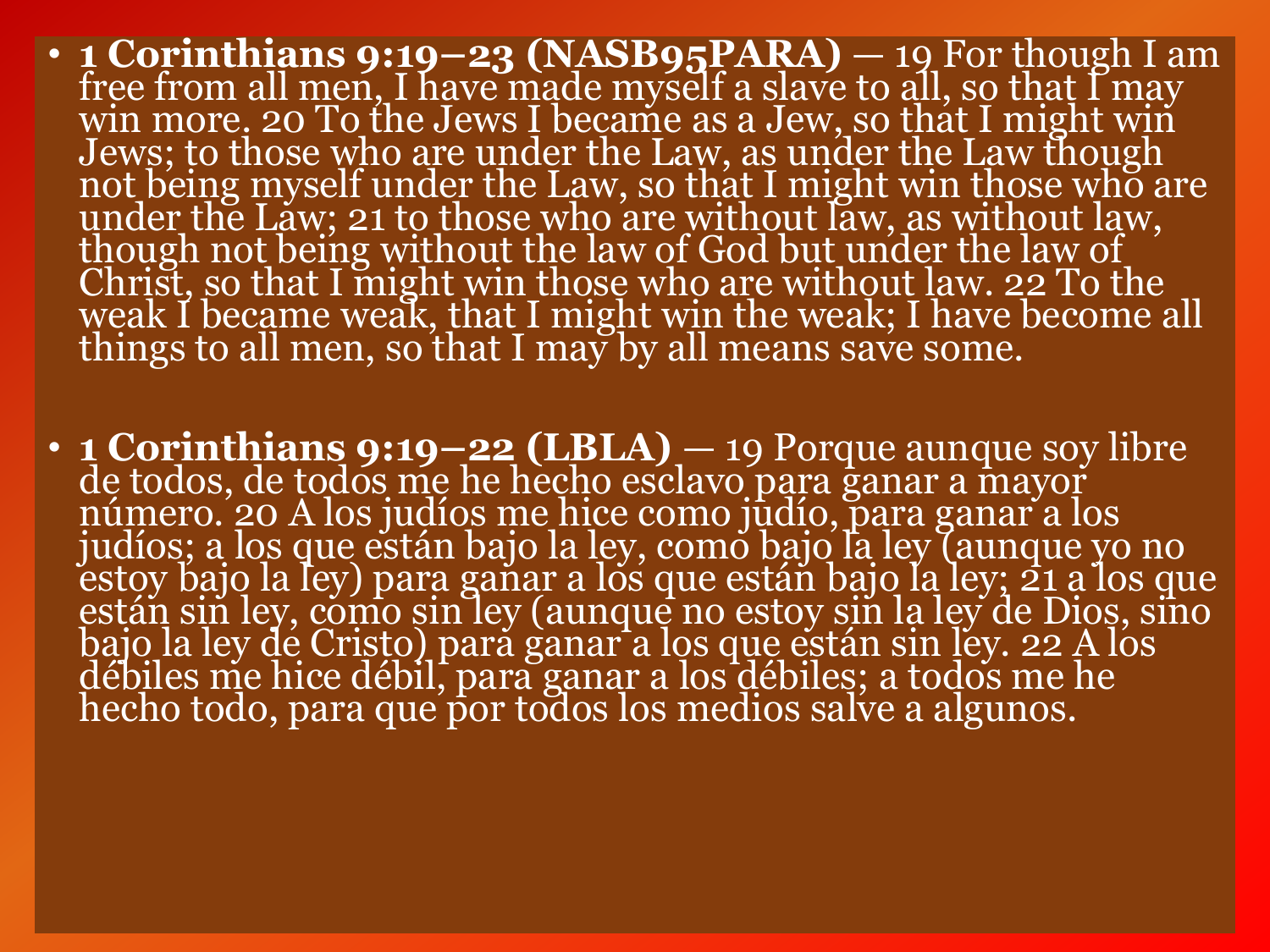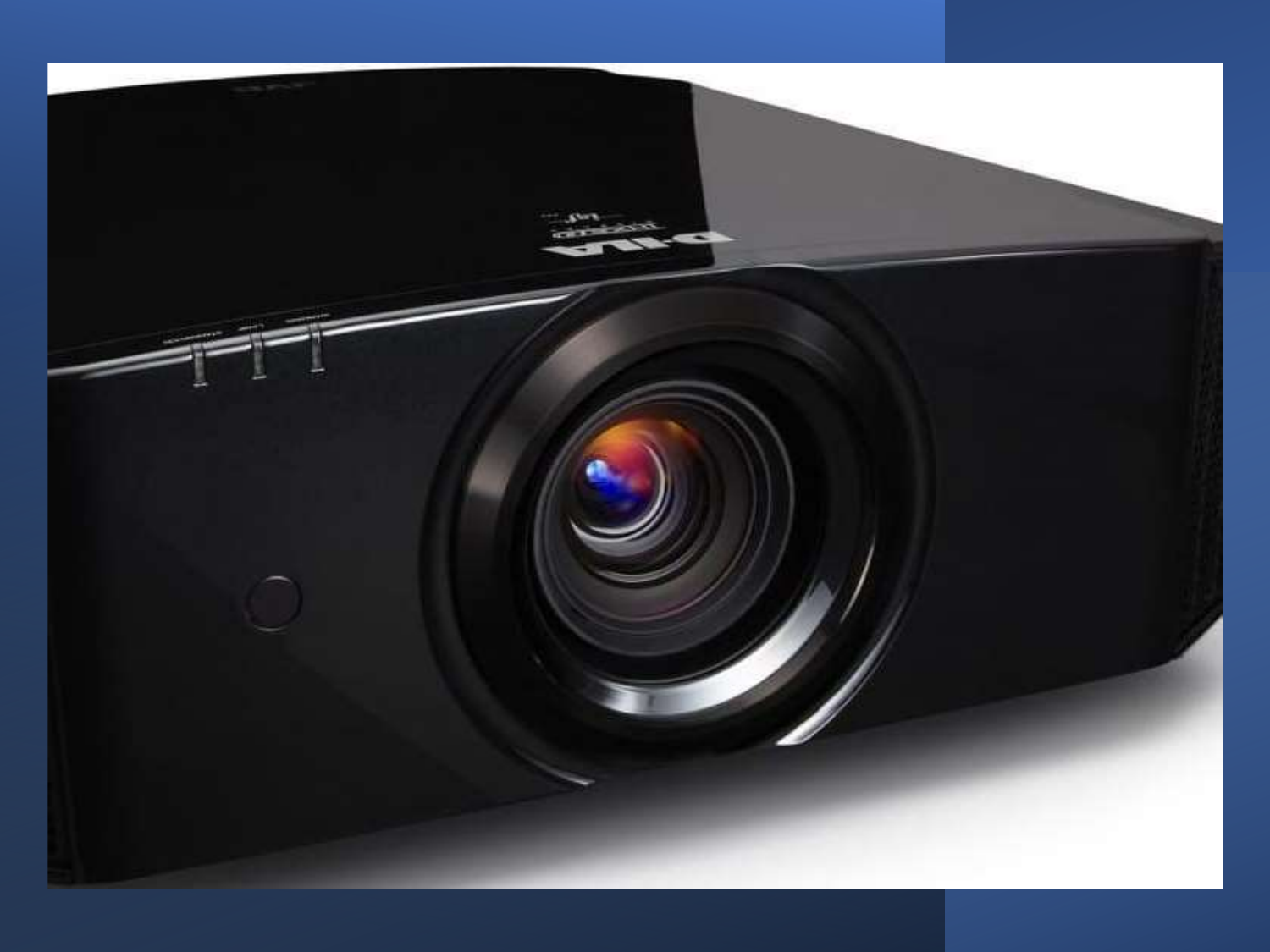# We need to be reminded that our goal isn't just to keep rules.

- **2 Corinthians 3:6 (NASB95)**  6 who also made us adequate as servants of a new covenant, not of the letter but of the Spirit; for the letter kills, but the Spirit gives life.
- **2 Corinthians 3:6 (LBLA)** 6 el cual también nos hizo suficientes como ministros de un nuevo pacto, no de la letra, sino del Espíritu; porque la letra mata, pero el Espíritu da vida.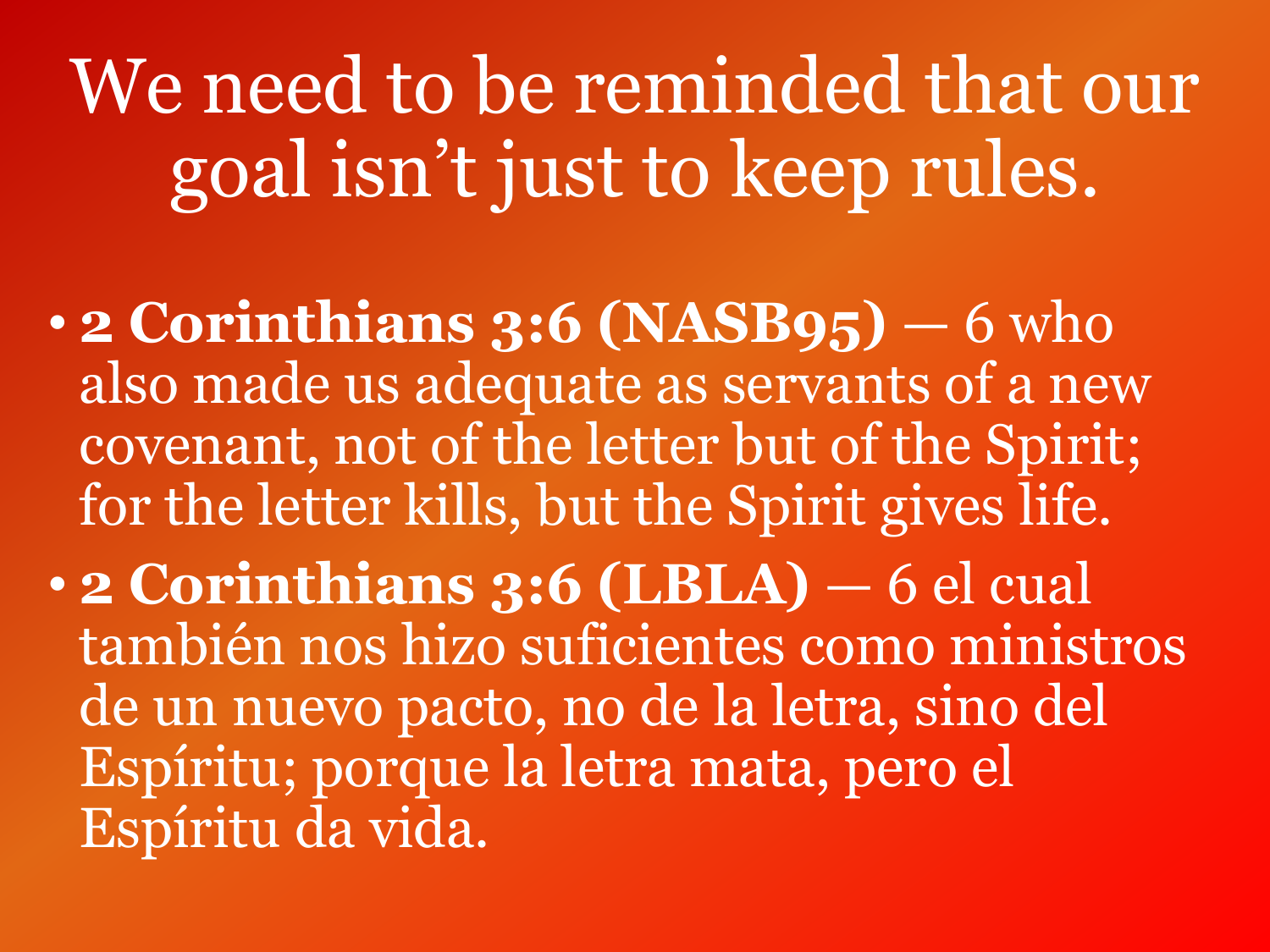- **Matthew 23:23–24 (NASB95)** 23 "Woe to you, scribes and Pharisees, hypocrites! For you tithe mint and dill and cummin and have neglected the weightier provisions of the law: justice and mercy and faithfulness; but these are the things you should have done without neglecting the others. 24 "You blind guides, who strain out a gnat and swallow a camel!
- **Matthew 23:23–24 (LBLA)**  23 ¡Ay de vosotros, escribas y fariseos, hipócritas!, porque pagáis el diezmo de la mentá, del eneldo y del comino, y habéis descuidado los preceptos de más peso de la ley: la justicia, la misericordia y la fidelidad; y estas son las cosas que debíais haber hecho, sin descuidar aquellas. 24 iGuías ciegos, que cóláis el mosquito y os tragáis el camello!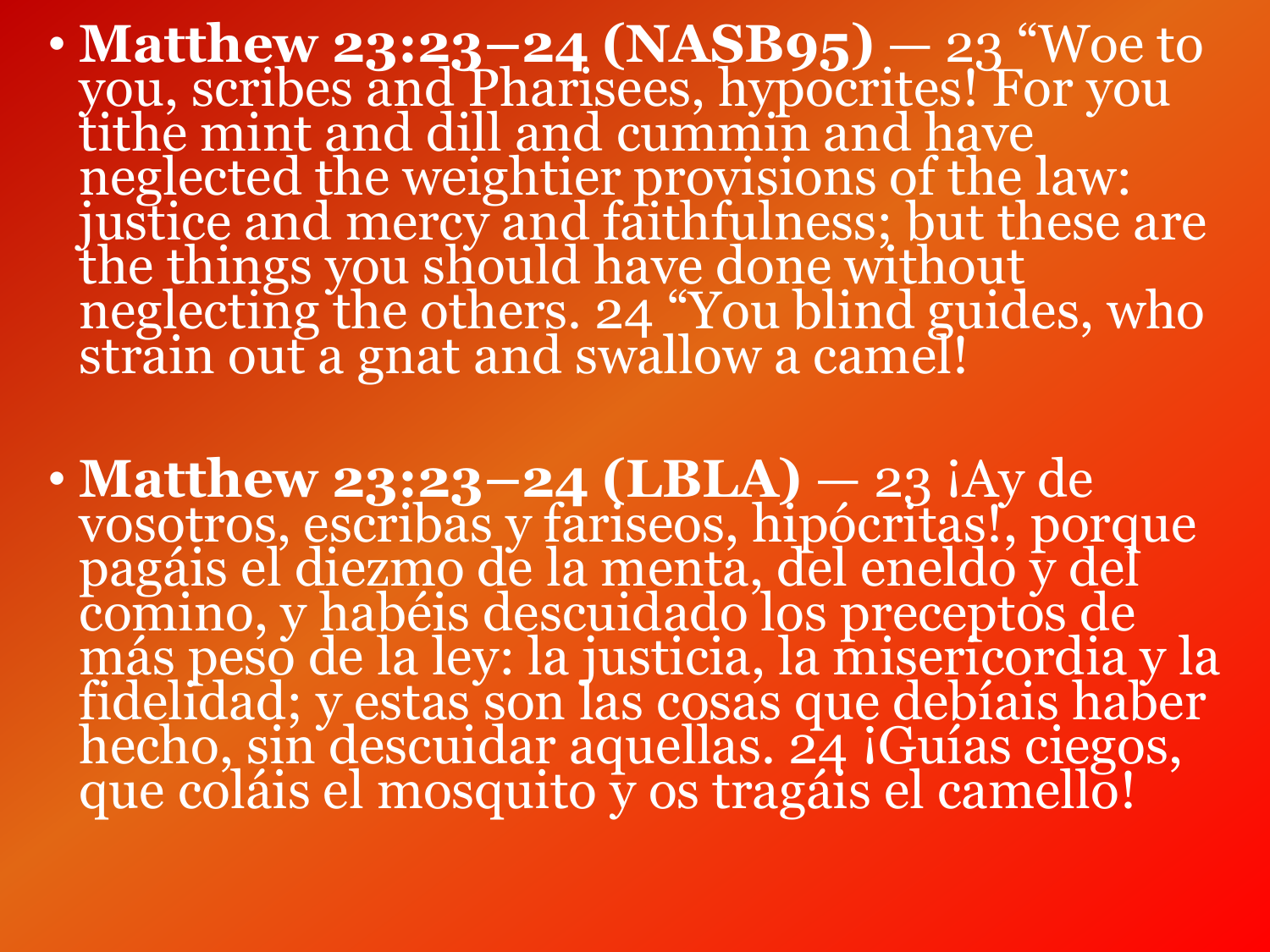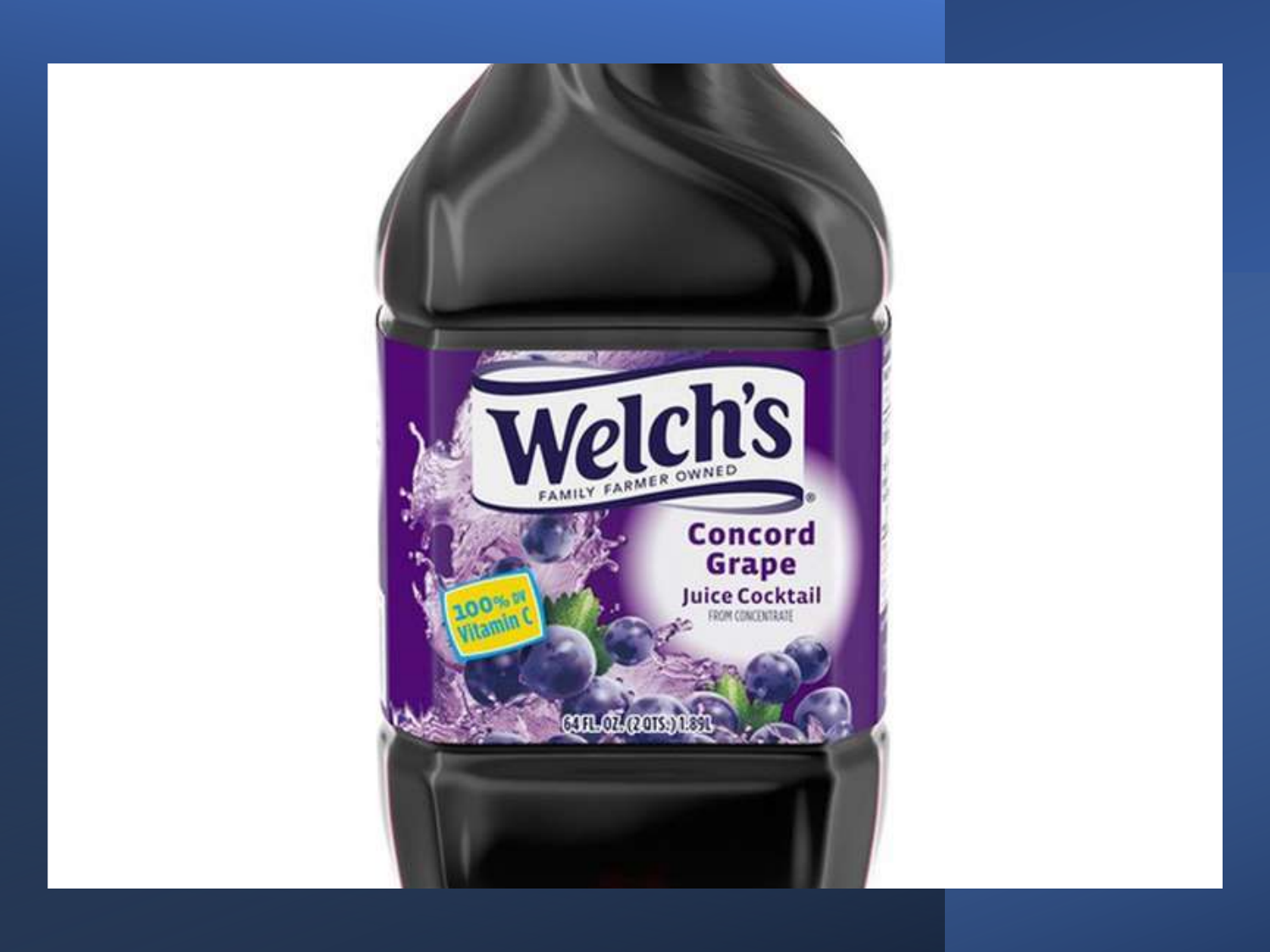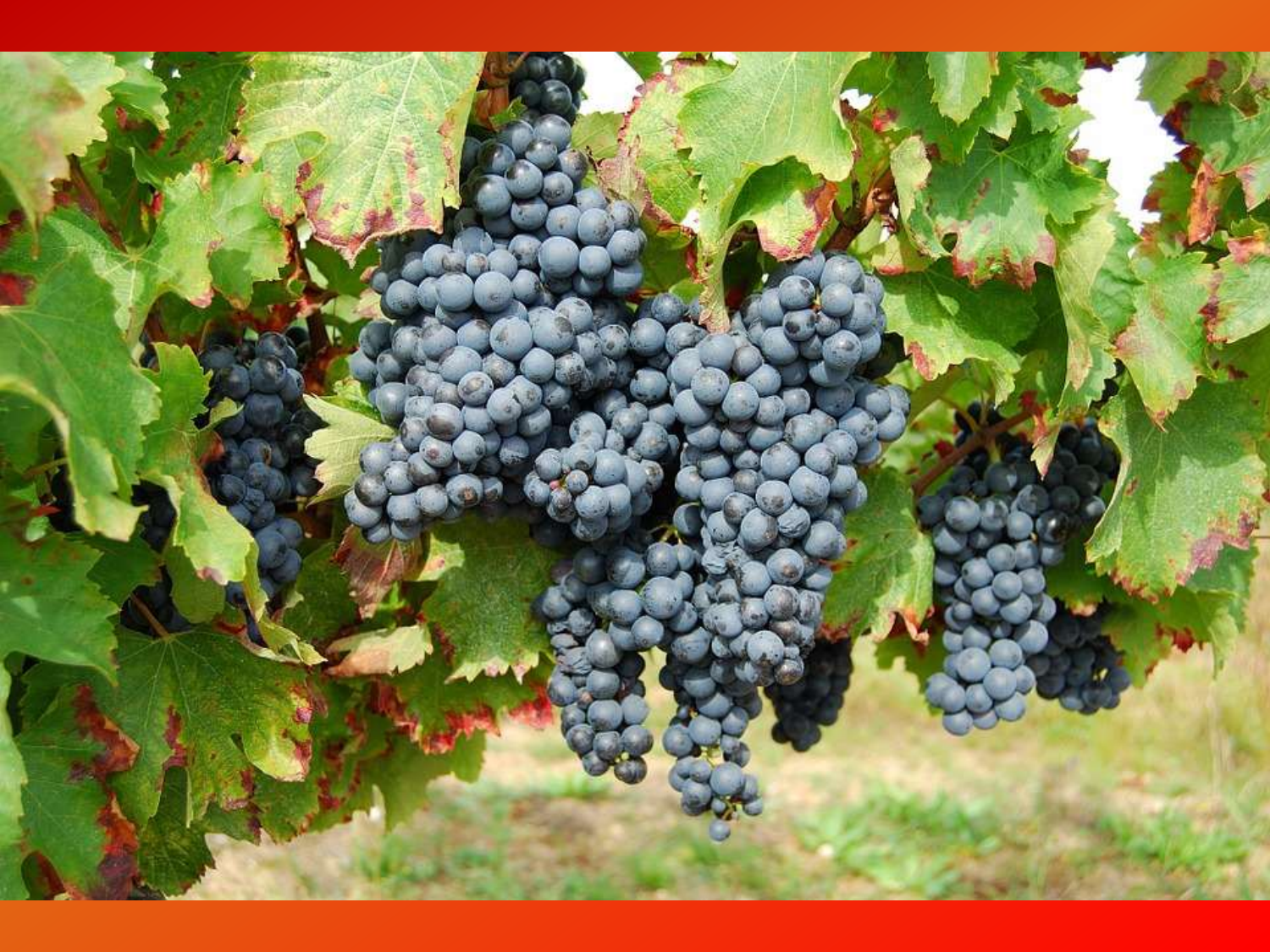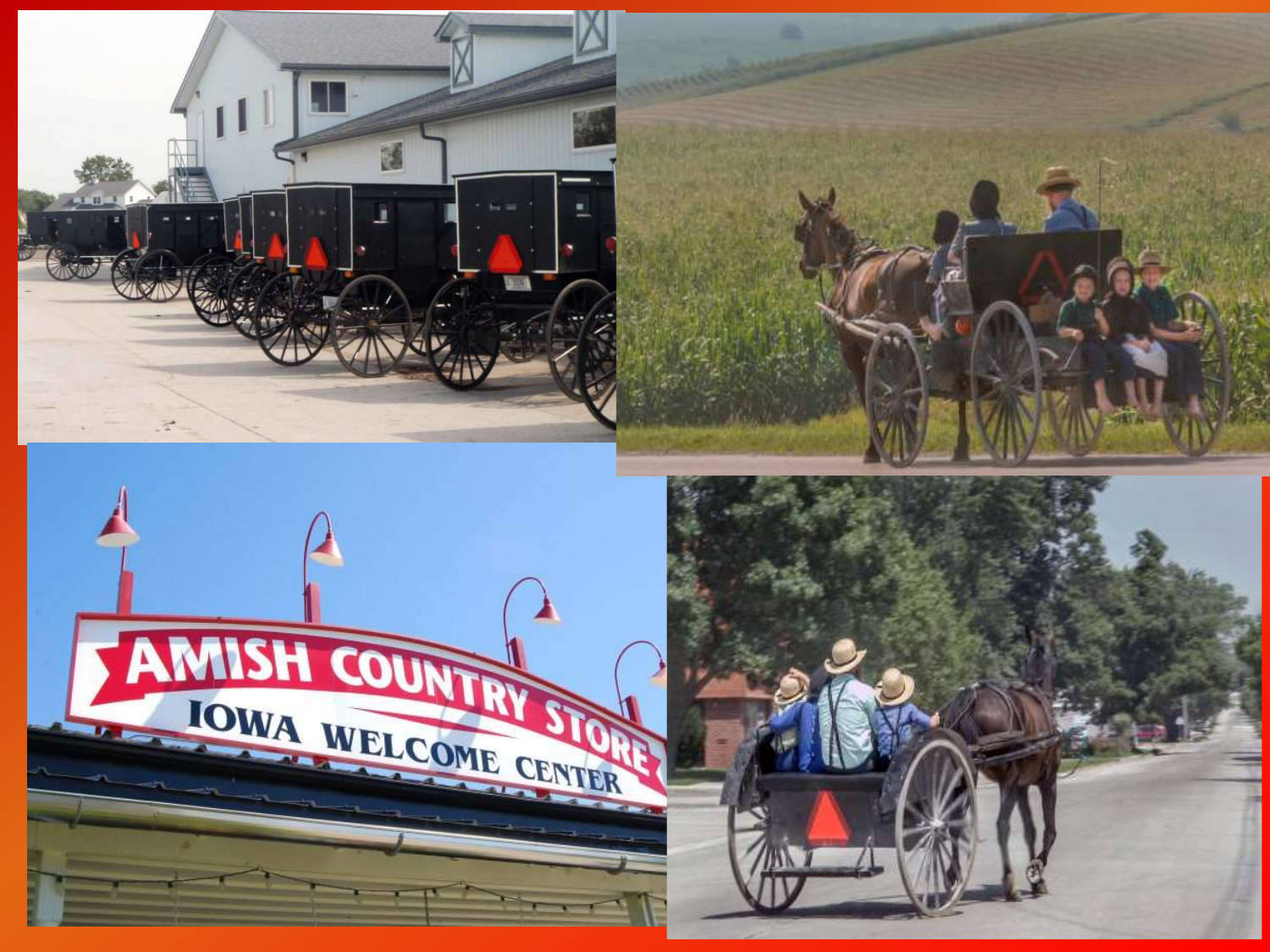To the legalists who were twisting God's laws into shackles for their neighbors, our Lord said,

*"Man was not made for the Sabbath, but the Sabbath was made for man"* 

(Mark 2:27).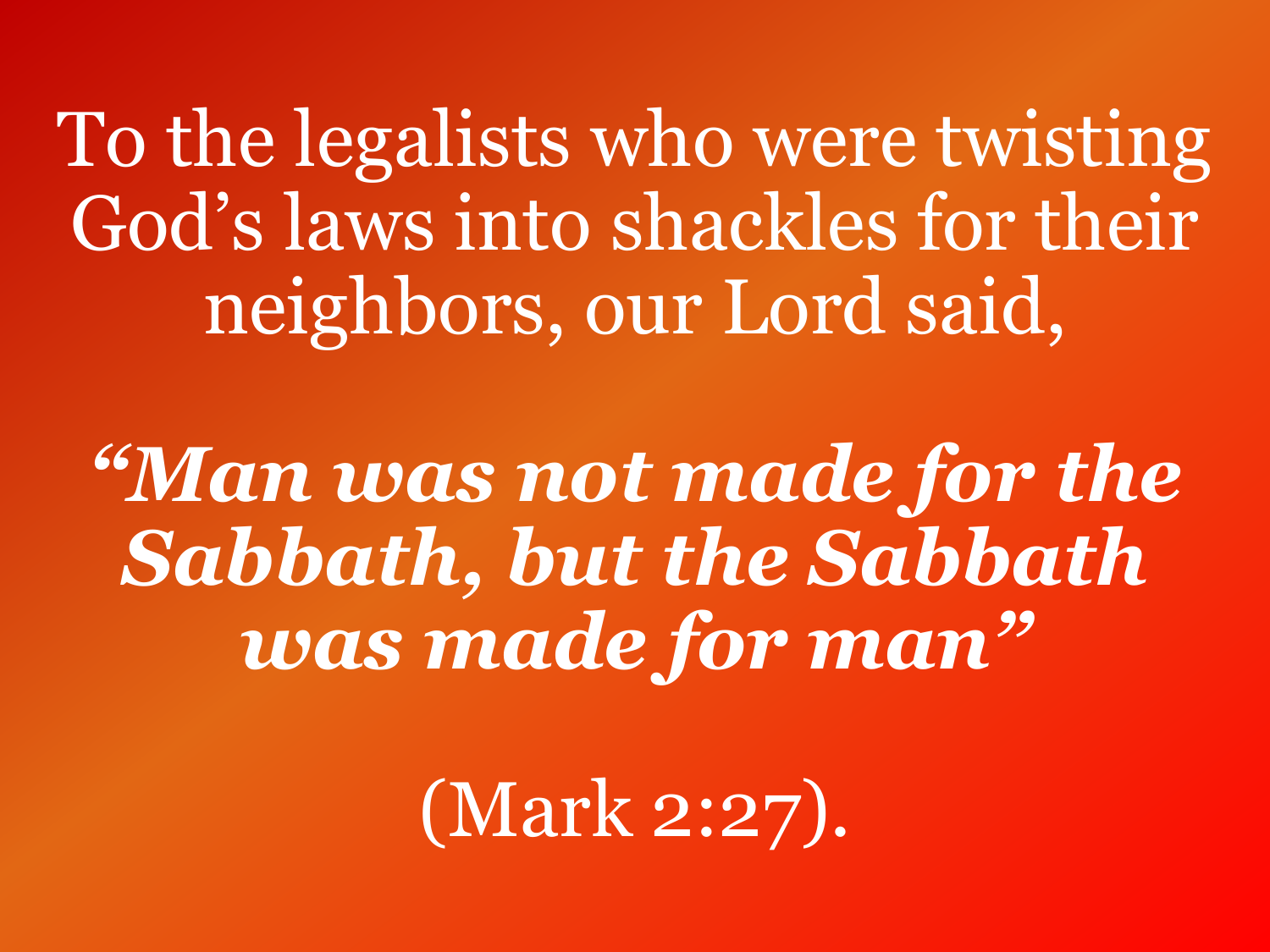We need to be reminded to read all the Word and not take a verse or two out of context.

• **Jeremiah 29:11 (NASB95)** — 11 'For I know the plans that I have for you,' declares the LORD, 'plans for welfare and not for calamity to give you a future and a hope.

• **Jeremiah 29:11 (LBLA)** — 11 »Porque yo sé los planes que tengo para vosotros» declara el SEÑOR—«planes de bienestar y no de calamidad, para daros un futuro y una esperanza.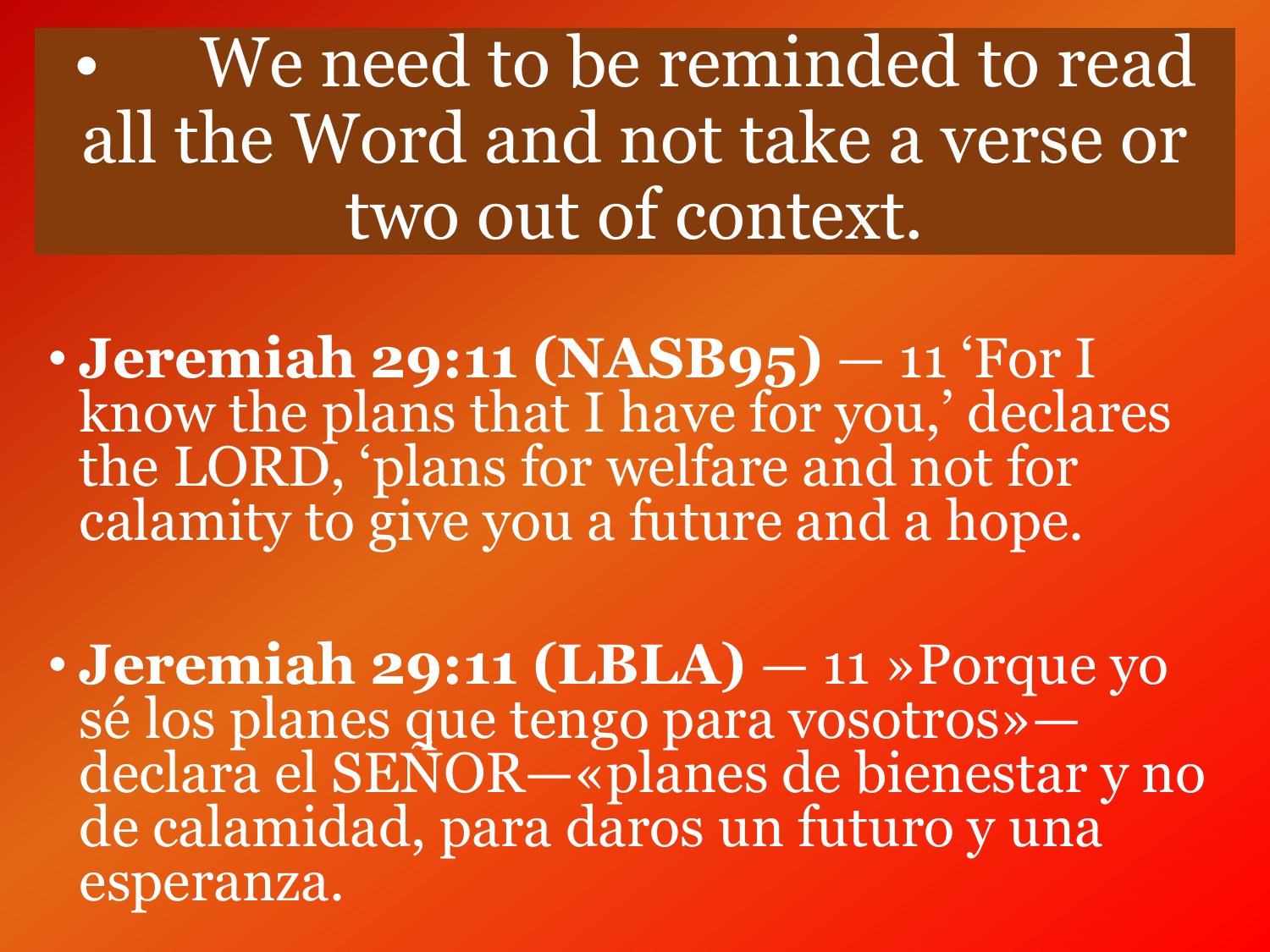- **Luke 9:3 (NASB95)** 3 And He said to them, "Take nothing for your journey, neither a staff, nor a bag, nor bread, nor money; and do not even have two tunics apiece.
- **Luke 22:35–36 (NASB95)** 35 And He said to them, "When I sent you out without money belt and bag and sandals, you did not lack anything, did you?" They said, "No, nothing." 36 And He said to them, "But now, whoever has a money belt is to take it along, likewise also a bag, and whoever has no sword is to sell his coat and buy one.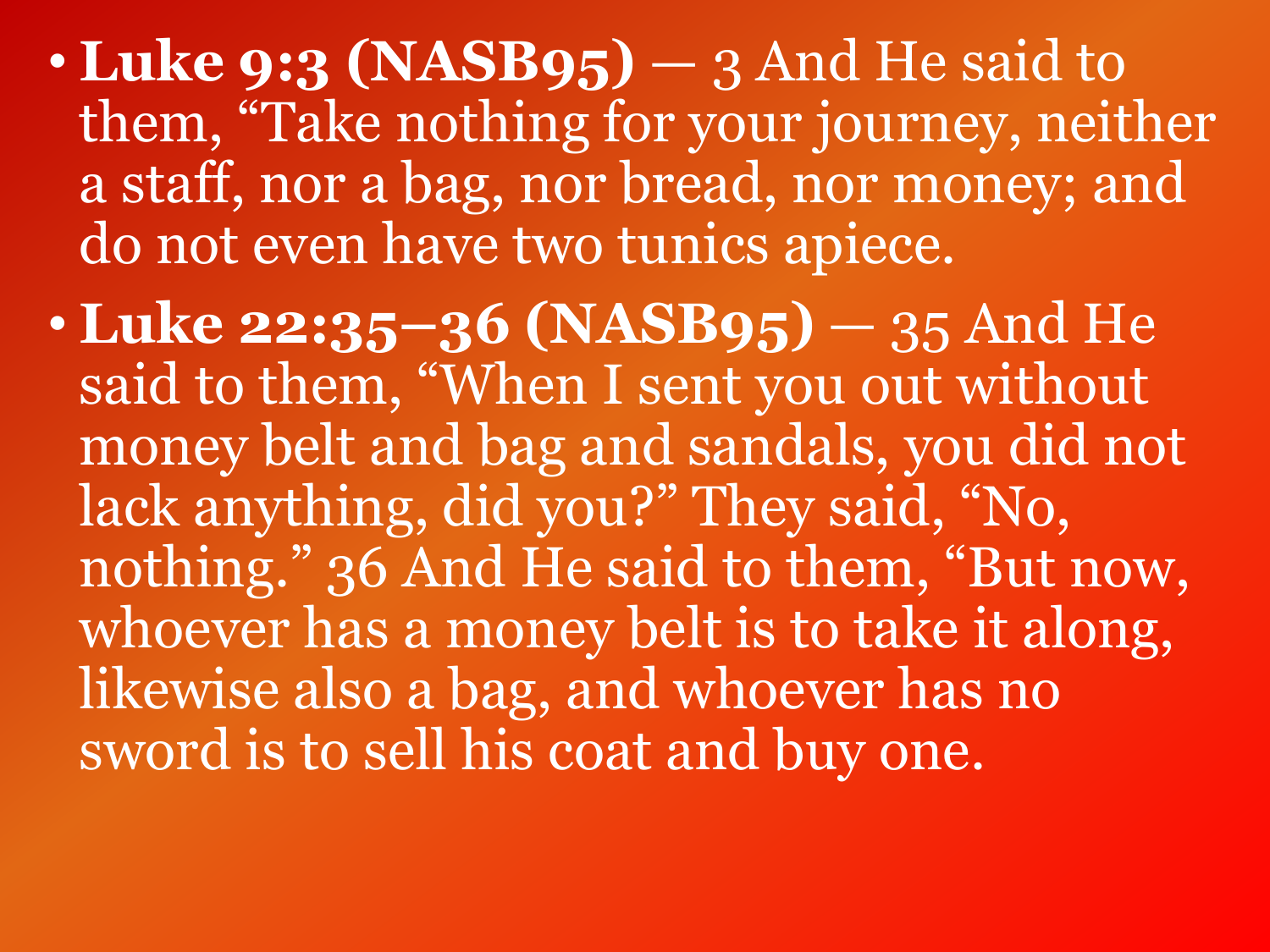**Galatians 3:26** - For you are all sons of God through faith in Christ Jesus.

**Galatians 3:26 (LBLA)** — 26 pues todos sois hijos de Dios mediante la fe en Cristo Jesús.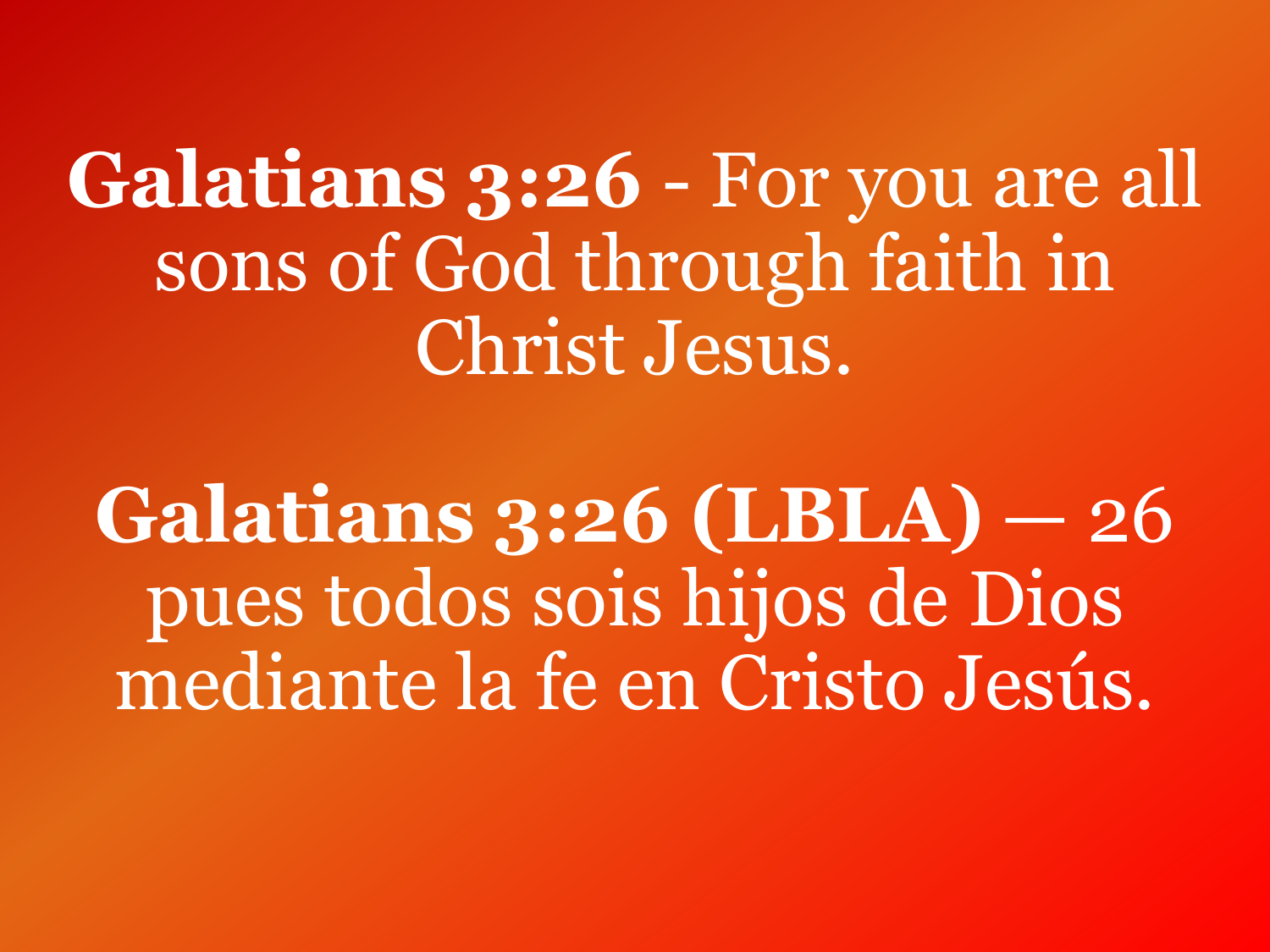**Galatians 3:26–27 (NASB95)** — 26 For you are all sons of God through faith in Christ Jesus. 27 For all of you who were baptized into Christ have clothed yourselves with Christ.

**Galatians 3:26–27 (LBLA)** — 26 pues todos sois hijos de Dios mediante la fe en Cristo Jesús. 27 Porque todos los que fuisteis bautizados en Cristo, de Cristo os habéis revestido.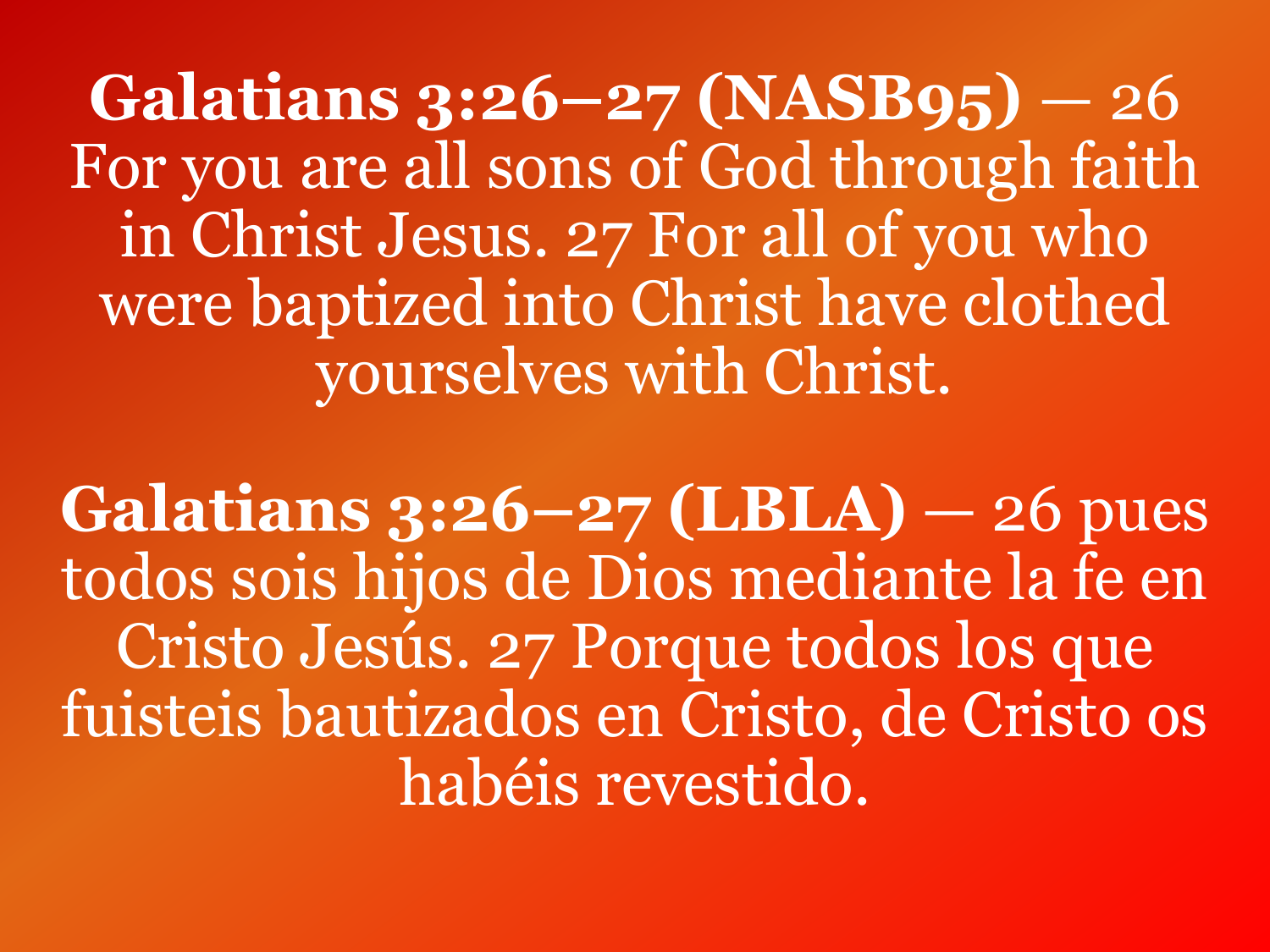# **We need to be reminded that "Jesus saves."**

- **Matthew 1:21 (NASB95)** 21 "She will bear a Son; and you shall call His name Jesus, for He will save His people from their sins."
- **Matthew 1:21 (LBLA)**  21 Y dará a luz un hijo, y le pondrás por nombre Jesús, porque Él salvará a su pueblo de sus pecados.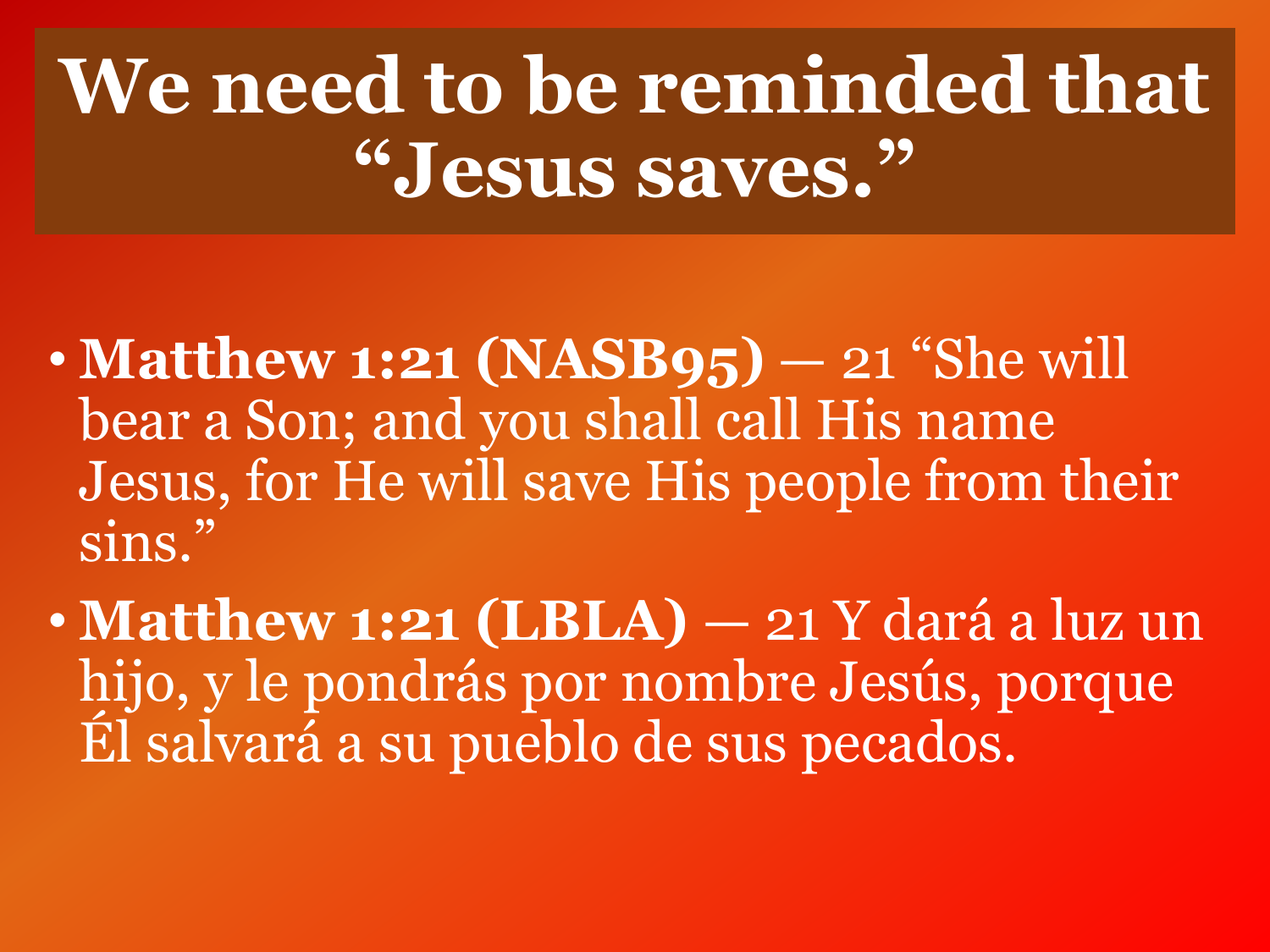**Luke 2:11 (NASB95)** — 11 for today in the city of David there has been born for you a Savior, who is Christ the Lord.

**Luke 2:11 (LBLA)** — 11 porque os ha nacido hoy, en la ciudad de David, un Salvador, que es Cristo el Señor.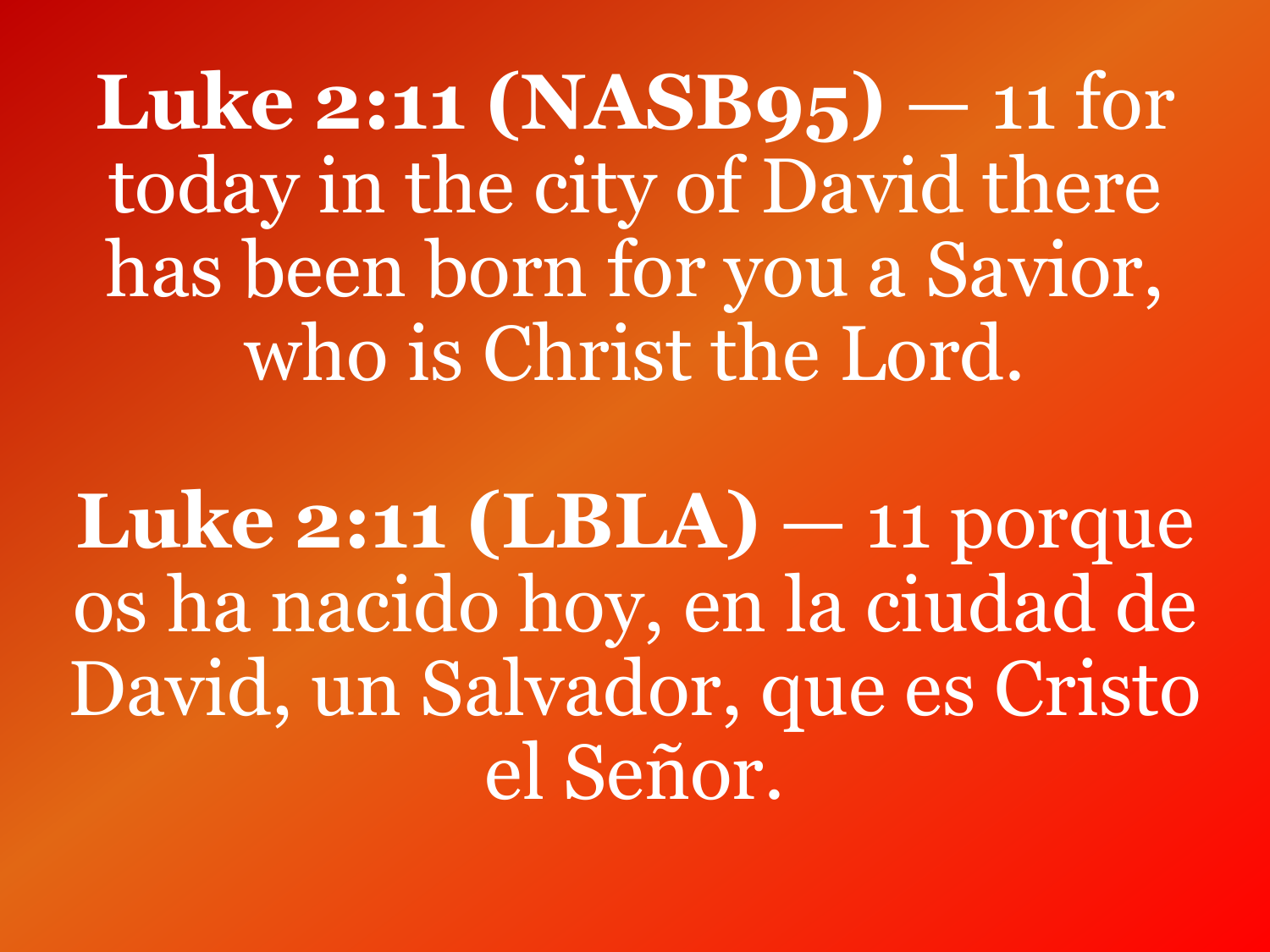- To throw parties for the undeserving and undesirable?
- Did you need to be reminded that when Jesus is our Lord that change is normal?
- Does the reminder that it isn't just about keeping rules help you?
- Did the reminder to read all the Word of God and not just a verse here or there help you?
- How about the reminder that Jesus, and Jesus alone, saves.